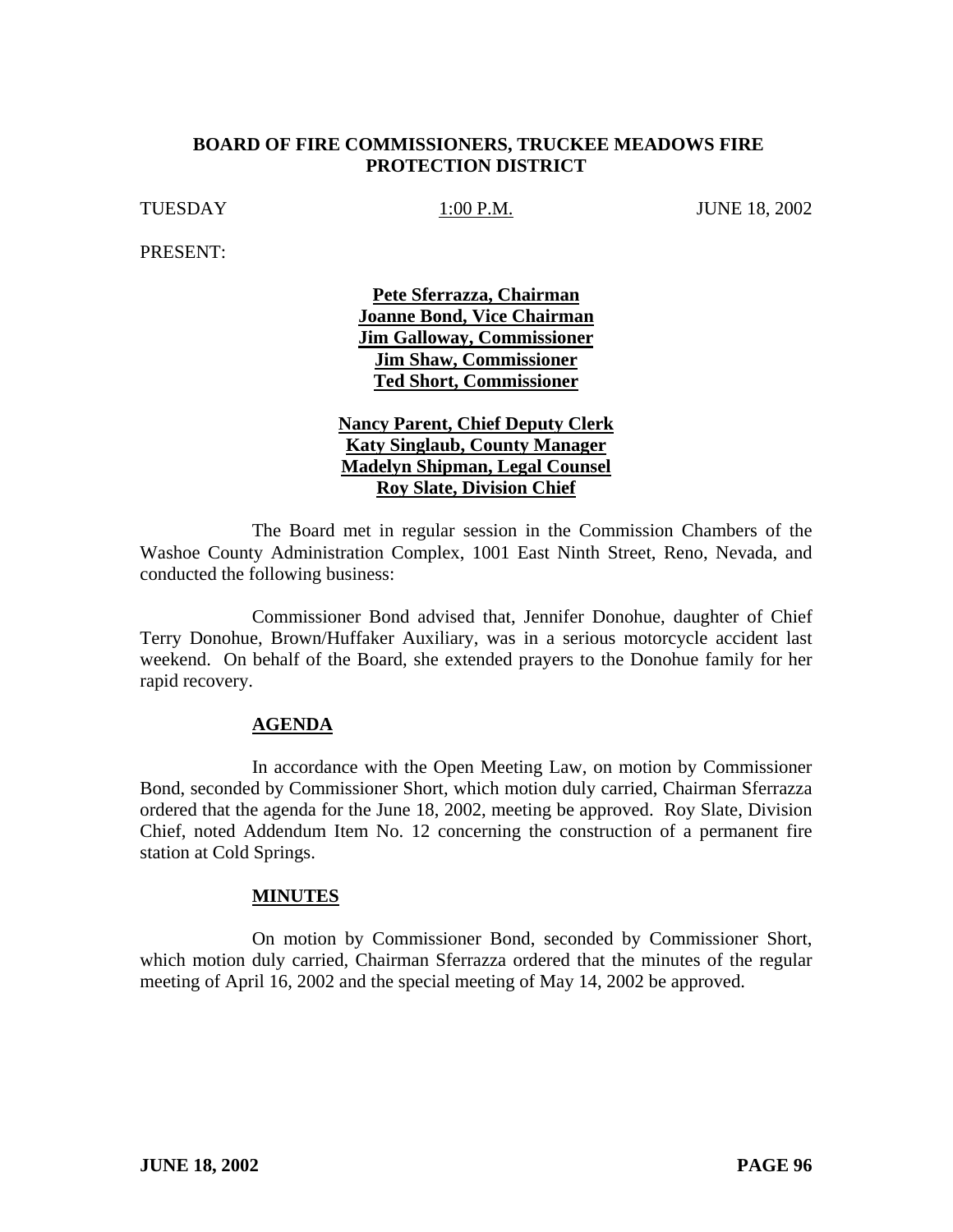## **02-32F MONTHLY REPORT OF OPERATIONS**

On motion by Commissioner Bond, seconded by Commissioner Short, which motion duly carried, Chairman Sferrazza ordered that the Operations Report for May, 2002 be accepted.

## **02-33F REPORT - VOLUNTEER/AUXILIARY OPERATIONS**

On motion by Commissioner Shaw, seconded by Commissioner Short, which motion duly carried, Chairman Sferrazza ordered that the Volunteer/Auxiliary Operations Report for May, 2002 be accepted.

## **02-34F ACCEPTANCE OF VOLUNTEER FIRE ASSISTANCE GRANTS**

Upon recommendation of Roy Slate, Division Chief, Reno Fire Department, on motion by Commissioner Bond, seconded by Commissioner Shaw, which motion duly carried, Chairman Sferrazza ordered that the following Volunteer Fire Assistance Grants (50% matching grants) be accepted with gratitude. It was further ordered that the following grant amounts shown against each department from a Federal Program for training materials and equipment for Volunteer Fire Departments and allocated through the Nevada Division of Forestry be accepted. It was noted that an equal amount of funding will be expended from the Reno Fire District (RFD) and the Washoe County Fire Suppression Budget as noted.

| <b>FIRE DEPARTMENT</b>                     | <b>AMOUNT</b> | <b>MATCHING FUND ACCOUNT</b>   |
|--------------------------------------------|---------------|--------------------------------|
| Red Rock Volunteer Fire Department         | \$2,750.00    | <b>County Suppression Fund</b> |
| Truckee Meadows Fire Protection District   | \$5,000.00    | Dispersed by RFD               |
| Gerlach Volunteer Fire Department          | \$1,750.00    | <b>County Suppression Fund</b> |
| <b>Wadsworth Volunteer Fire Department</b> | \$1,750.00    | Dispersed by RFD               |
| Cold Springs Volunteer Fire Department     | \$1,750.00    | Dispersed by RFD               |
| <b>Sutcliff Volunteer Fire Department</b>  | \$1,750.00    | <b>County Suppression Fund</b> |
| Silver Lake Volunteer Fire Department      | \$1,750.00    | Dispersed by RFD               |
| Lemmon Valley Volunteer Fire Dept.         | \$1,750.00    | Dispersed by RFD               |

## **02-35F AMENDMENT – INTERLOCAL AGREEMENT – REGIONAL COMMUNICATION SYSTEM (800 MHZ)**

Upon recommendation of Tom Gadd, Director, General Services Department, on motion by Commissioner Bond, seconded by Commissioner Shaw, which motion duly carried, it was ordered that the Amendment to the Washoe County Regional 800 MHz Communication System October 1999 Interlocal Agreement between Washoe County, the City of Reno, the City of Sparks, Washoe County School District, State of Nevada Department of Transportation and Truckee Meadows Fire Protection District concerning enabling regulated private entities and critical public suppliers to participate in the System be approved and Chairman Sferrazza be authorized to execute same on behalf of the Truckee Meadows Fire Protection District.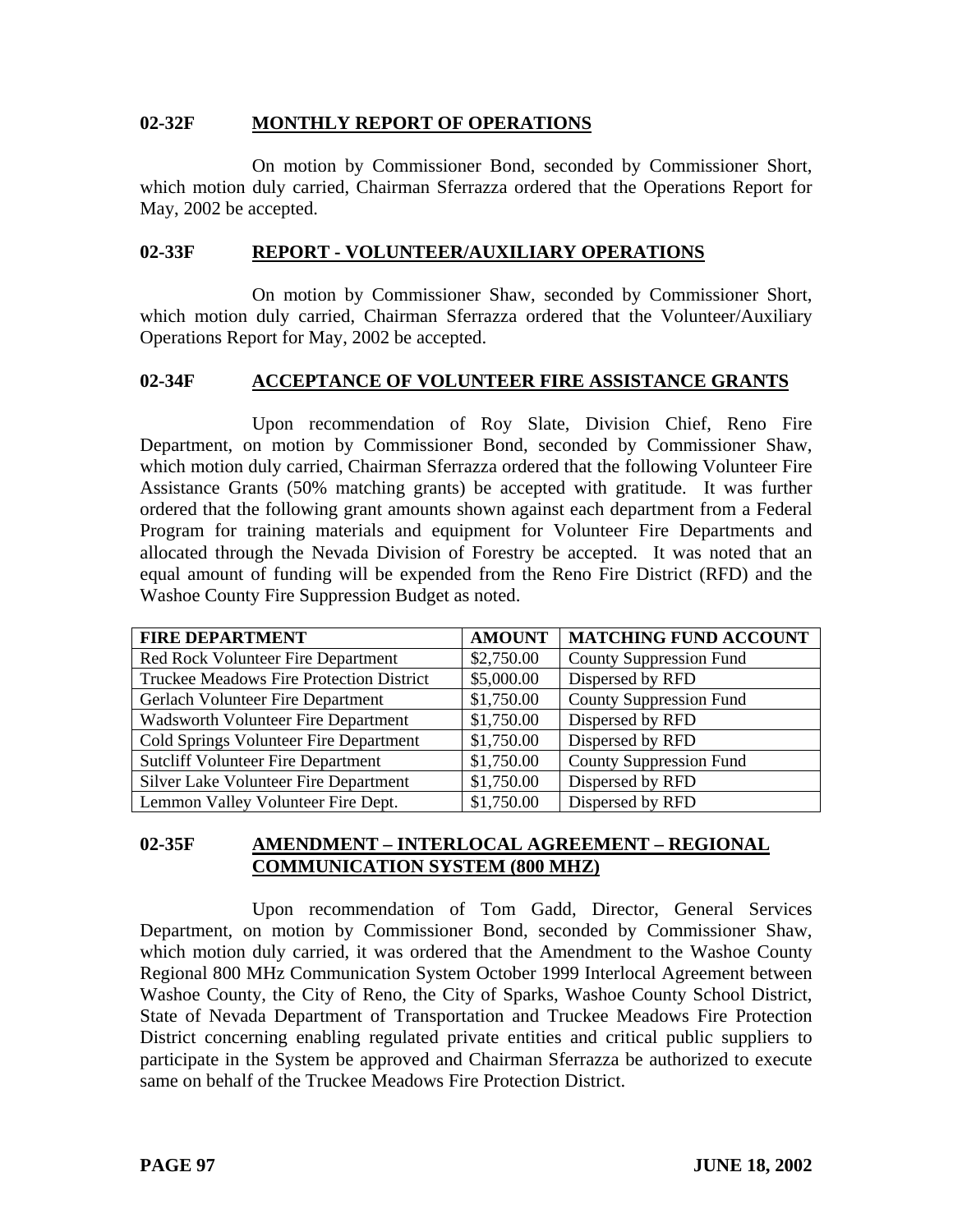# **02-36F COOPERATIVE WILDLAND FIRE PREVENTION EFFORTS – NORTHERN WASHOE COUNTY AREA - RENO FIRE DEPARTMENT - BUREAU OF LAND MANAGEMENT**

Captain Joan Presley, Reno Fire Department, advised that the Reno Fire Department, in conjunction with the Bureau of Land Management, has had the opportunity to work with interns from the Student Conservation Association. The students will work in several urban wildland areas in Washoe County, conduct home safety surveys, and provide fire prevention information to residents of Warm Springs, Rancho Haven, and Antelope Valley.

Russell Rivera, Student Conservation Association, advised their program is dedicated to community service and public awareness of community events. Their goal this summer is to promote public awareness and public education on wildland fires. They want the program to be as successful as possible and can only attain that with the help of the Board of County Commissioners and the community.

## **02-37F RECONSIDERATION OF PRIOR APPROVAL TO CONSTRUCT PERMANENT FIRE STATION AT COLD SPRINGS**

Commissioner Galloway said his request is that the Board reconsider their decision to move forward with construction and staffing of the Cold Springs Fire Station at this time. He stated he is not referring to the eventual construction and staffing of the station, but is concerned with the timing of the project.

Madelyn Shipman, Legal Counsel, advised that the Board does not have any rules on how to make a motion for reconsideration. Chairman Sferrazza stated that, absent any rules, he would rule it is in order for a motion for reconsideration to be made.

Commissioner Galloway moved that the Board's action of February 12, 2002 to approve the location of the fire station in Cold Springs and directing staff to work on protocol language or strengthen current contacts with the volunteers be reconsidered. Commissioner Shaw stated he would second the motion for the purpose of discussion only.

Commissioner Galloway said his request for reconsideration does not have anything to do with the acquisition of the site for the Cold Springs Fire Station. His concern is that, absent any particular timeframe in the February motion, the Fire Department and other parties have construed they were to move forward.

Chairman Sferrazza stated he believes the Board has already spent considerable time hearing the pros and cons of whether a station should be built in Cold Springs. He said he believes the consolidation effort has been extremely successful and would not support changing the prior motion.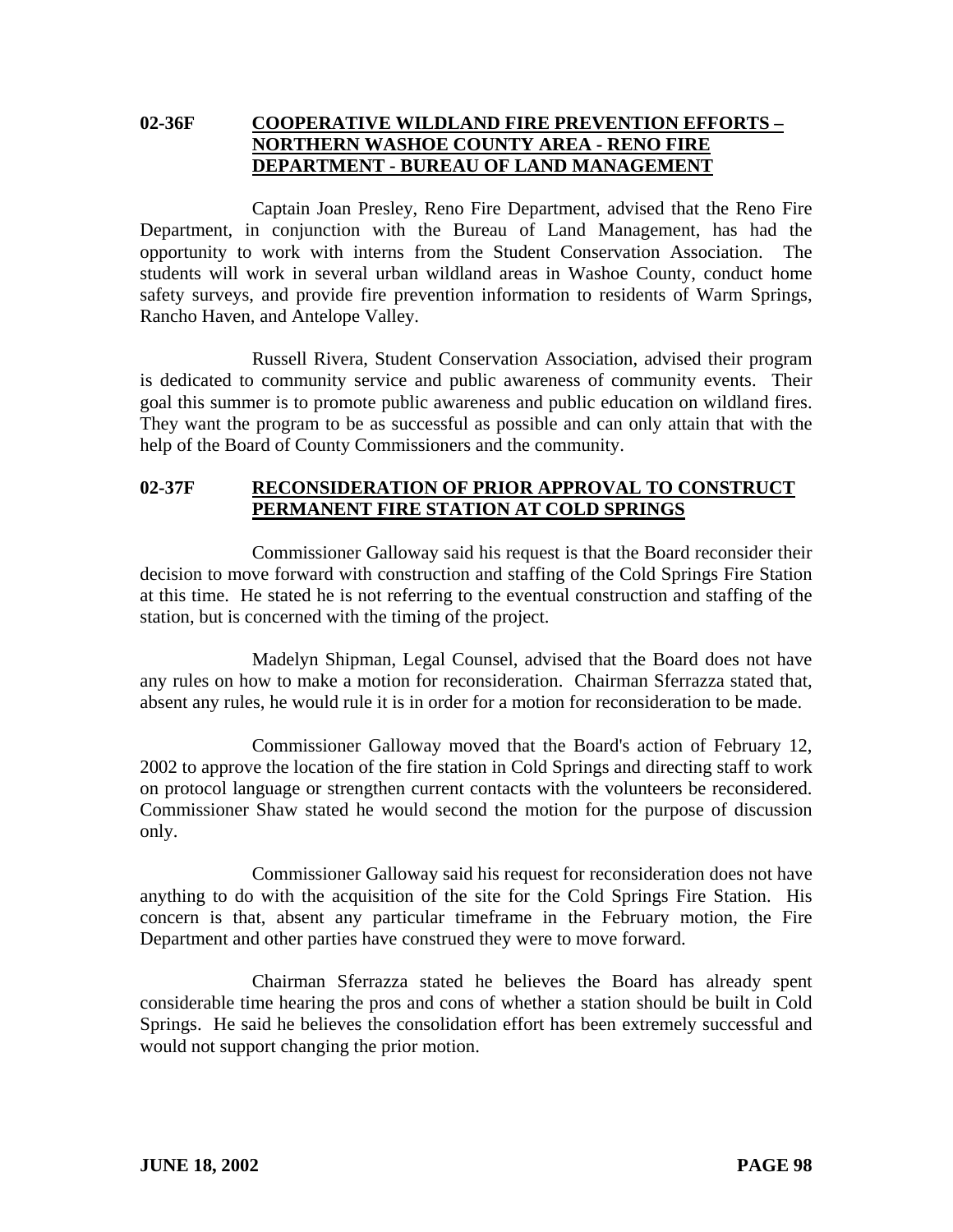Commissioner Short said he does not recall authorizing the immediate construction of the station. He said everyone agrees it will be built someday but he does not believe it is a current priority. He requested a copy of the February 12, 2002 minutes, which was provided to all Board members.

Commissioner Bond said her understanding was the Board did not establish a timeline for building the Cold Springs station; and the only timeline she is aware of is staff's indication that completion of the station would take at least 18 to 24 months.

On call for the question, the motion for reconsideration to allow Commissioner Galloway to state his arguments concerning the Board's February action passed unanimously.

Commissioner Galloway said he voted erroneously on the February motion because he failed to consider the inferences drawn that staff was to move forward with the construction process; and that certain other options were foreclosed for the fire crew that would be going to the Cold Springs station. He stated that Chief Boykin, Brown/Huffaker Auxiliary, the Citizens Advisory Board in the area and others have convinced him that the added benefits of having the station in the near future are minimal. He said he believes it would be beneficial for Reno and Washoe County to more fully utilize the extra crew until the population in Cold Springs sufficiently increases to warrant having the station. He stated he believes the City of Reno will very likely open stations in the Double Diamond and Somersett areas and, instead of hiring additional firefighters to staff new stations, the fire crew scheduled to staff the Cold Springs station could be used. He foresees a budget crunch coming and believes the extra crew should be fully utilized so future budget problems would not endanger the job security of existing firefighters.

Commissioner Galloway said he thinks the Board's action should be modified to make it clear that the Cold Springs Fire Station would not be constructed in the immediate future; and to hold open the commitment of the Cold Springs fire crew until negotiations could be conducted with the City of Reno to determine if the agreement could be revised, subject to the satisfaction of the labor union, whereby Reno and Truckee Meadows Fire would save money by more fully utilizing the extra fire crew at this time. He said he did not sufficiently consider these things when he voted on this item and did not have an understanding that the process would commence immediately.

Commissioner Galloway moved to amend the Board's February 12, 2002 action to state there is no time frame involved in the Cold Springs station decision; the actual building and staffing of the Cold Springs Fire Station is in the indefinite future; and directing staff to negotiate with the City of Reno to see if the contract could be amended to allow another use of the extra fire crew that would result in cost savings for the City of Reno and Washoe County. Commissioner Short seconded the motion.

Chairman Sferrazza called on those wishing to speak.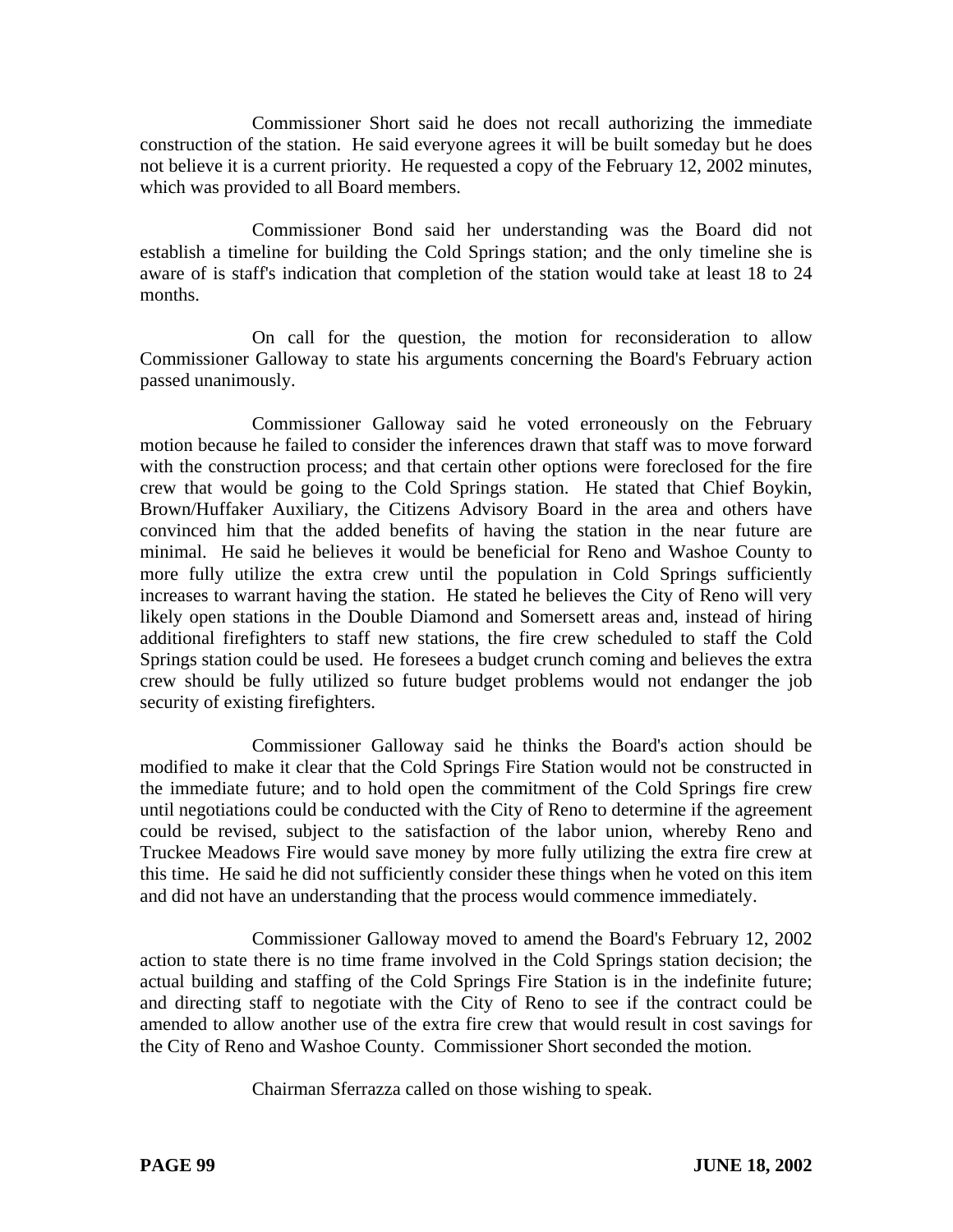Richard Boykin, Fire Chief, Cold Springs Volunteer Fire Department, stated they believe the facts they presented to the Board over the past several months support a delay of several years for building a paid station in Cold Springs. He said he supports Commissioner Galloway's motion.

Jon Wagner, President, Reno Firefighters Association, advised that run times have improved and the depth of resources have increased with consolidation. He stated the Reno Fire Department tries for a response time of four minutes, which is very important to save lives and confine a fire to the room of origin. He said they succeed 90 percent of the time because fire stations and personnel are located in the right spots to do the job. Mr. Wagner stated that the Cold Springs Fire Station is needed to keep the average run times down. He urged that the Board stay on course with the contract agreement and continue with building the Cold Springs Fire Station, which is needed to give good service to the public.

Bob Lissner, Lifestyle Homes, advised their understanding was that a fire station would be built on the parcel in Cold Springs that was chosen by the City of Reno. He said they could not hold the parcel for a future fire station as they could lose the land for a future use. He advised this particular site is the only possible location for a middle school on their property, but they would also like to have a fire station. His concern is that they would not get a fire station or a middle school unless there is a definite commitment that the fire station would be built. Mr. Lissner responded to questions concerning the current site location.

Commissioner Short said he abstained on the vote in February because he was not ready to approve immediate construction of a fire station. Upon inquiry of Commissioner Shaw, Mr. Lissner advised that his understanding was it could take two years to complete the fire station, not two years to start the process.

 Jon Eric Johnson, Firefighters Local 731, supported Mr. Wagner's statements and stated he opposed Commissioner Galloway's motion. He said the land has been donated, the crew and apparatus are already paid for, and it is best served to build the station when all that is missing is the building. He stated it would be unconscionable to deprive the residents of Cold Springs of the higher level of protection and safety the station would provide.

Commissioner Bond said, if the project is delayed for two to three years, the need may become eminent before the station could be built. She stated major growth is occurring in the area, and it would not be prudent to wait until there is a failure of the system to provide safety, health and welfare to the Cold Springs residents. She said the volunteers are doing an outstanding job and she believes the Board has made every effort to ensure they will continue to be a viable part of the firefighting function. She stated she believes the County needs to move forward as planned.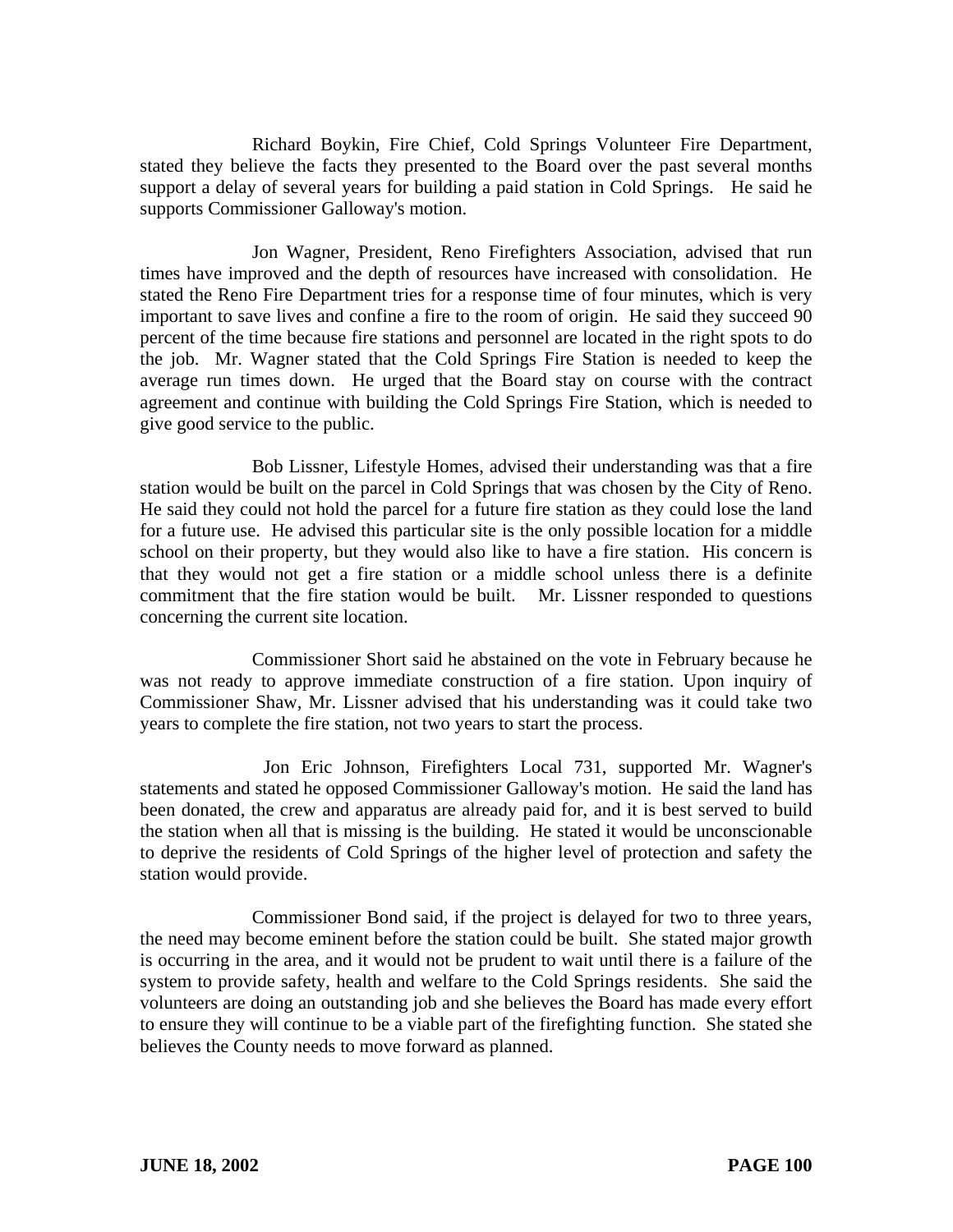Upon inquiry of Commissioner Galloway, Chuc Lowden, Fire Chief, City of Reno, advised he is currently interviewing for 12 firefighters to fill existing vacancies. He stated that, if a station were to be located at Somersett, construction would not start for at least three years, and they are looking at constructing a fire station in the Double Diamond area. Chief Lowden commented that part of the discomfort in negotiating the agreement is they have been trying to address the County's concerns and follow the direction of the Board regarding the Cold Springs station; and he does not understand at what point in time they have a full Board commitment to move forward. He said, as they are planning their operations in the future, having Board action to modify, change or reconsider actions causes concern.

Upon inquiry of Commissioner Short, Chief Lowden advised his understanding of the intent of the Board was that the Cold Springs station would be operational within the first period of the contract, three years from the time it was signed. He said he does not think that can be met now. He stated the extra fire crew provides a depth of resources and fills in on a response pattern primarily for the City of Reno at this time and is used for backfilling for training purposes in all District stations.

Commissioner Shaw stated he believes there is agreement that a station will be needed in Cold Springs, but the question is when. His main concern is the role of the volunteers, and he is satisfied they can co-exist amicably.

Commissioner Galloway said it appears his motion will not prevail. He stated he does not believe the extra crew would be adequately utilized in Cold Springs, but he is on record as to why he would not vote in favor of funding and other matters forthcoming concerning the Cold Springs Fire Station. He said it is a shame that Reno is hiring firefighters and the extra crew cannot be used for the next two years to reduce expenses.

On call for the question on Commissioner Galloway's motion to amend the Board's February 12, 2002 action concerning the Cold Springs Fire Station, Commissioners Sferrazza, Shaw, and Bond voted "no," Commissioner Short "abstained," and the motion failed. Commissioner Short said he abstained because he does not support building a station in Cold Springs right now.

# **PUBLIC COMMENTS**

There was no one present wishing to speak.

# **COMMISSONERS'/STAFF COMMENTS**

Roy Slate, Division Chief, Reno Fire Department, advised that Jennifer Donohue, who was in a recent motorcycle accident, is an Inspector/Investigator for the City of Reno Fire Department. He expressed appreciation for the Board's thoughts and prayers and noted she is doing very well considering the circumstances.